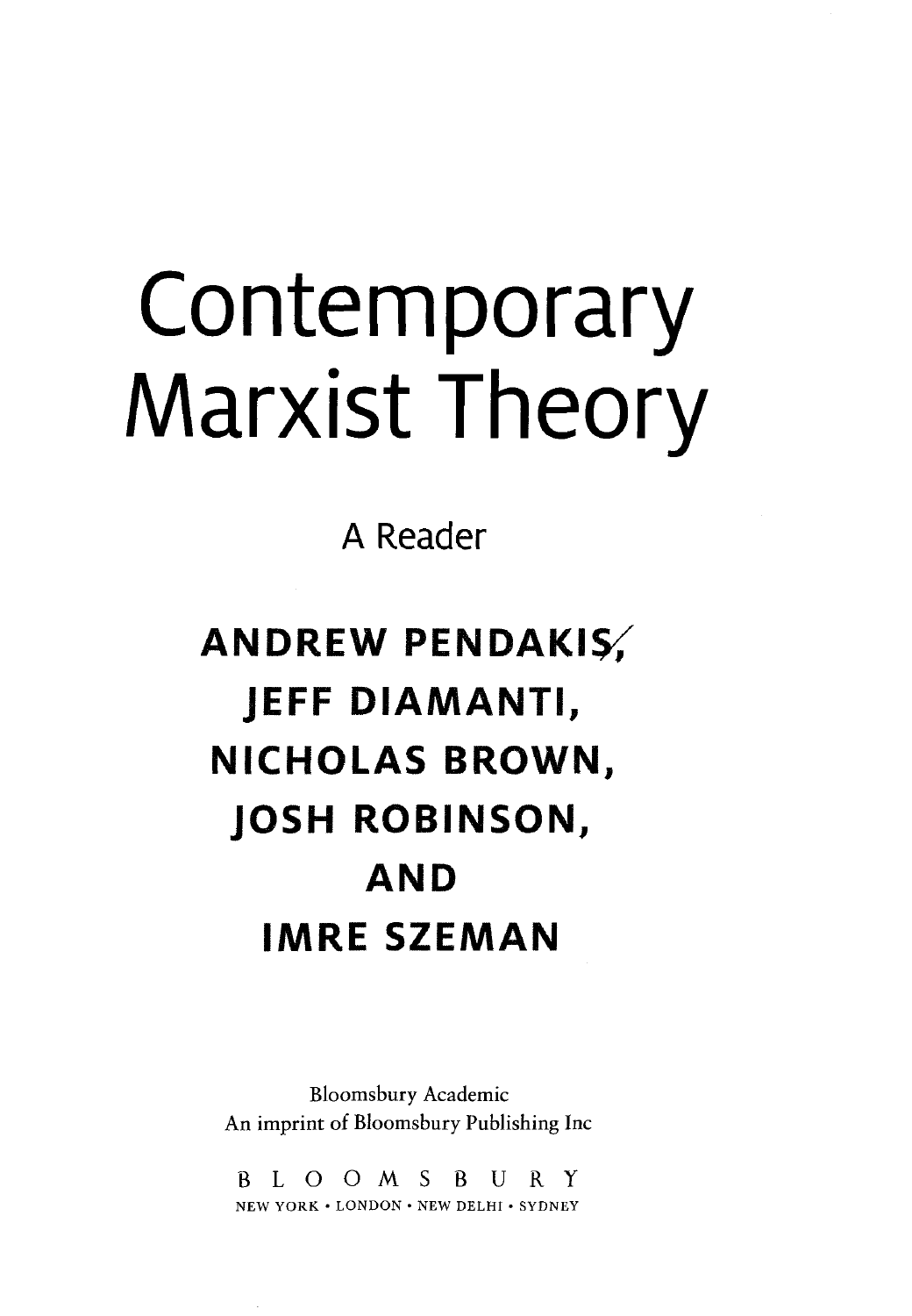## CONTENTS

*Acknowledgments* viii

Introduction: Marxisms Lost and Found 1

**PART ONE** Notes on the Conjuncture 19

- 1 Capitalistic Systems, Structures, and Processes *Felix Guattari and Eric Alliez* 25
- 2 Rethinking Marx's Critical Theory *Moishe Postone*  41
- 3 The Impasses of Liberal Productivism *Alan Lipietz*  55
- 4 Recapturing *Paulin Hountondji* 67
- 5 Immaterial Labor *Maurizio Lazzarato* 77
- 6 Women, Land Struggles, and Globalization: An International Perspective *Silvia Federici* 93
- 7 The Idea of a "Chinese Model" *ArifDirlik* 109

**PART TWO** Shapes of the Social 123

- 8 Is there a Neo-Racism? *Etienne Balibar* 129
- 9 Marx after Marxism: A Subaltern Historian's Perspective *Dipesh Chakrabarty* 141
- 10 The Logic of Gender: On the Separation of Spheres and the Process of Abjection *Maya Gonzalez and Jeanne Neton* 149
- 11 Postmodernism or Class? Yes, Please *Slavoj Zizek* 1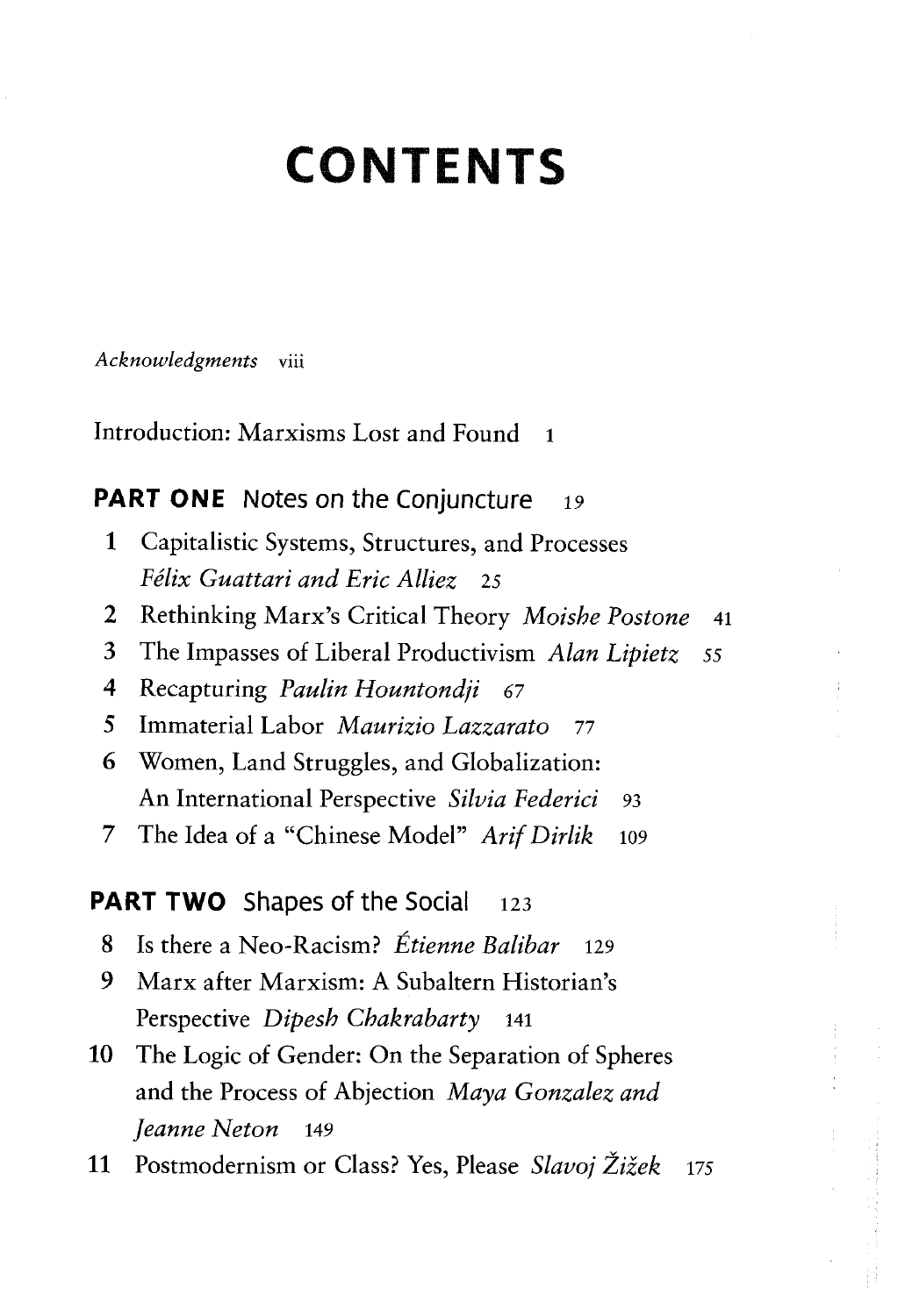- 12 Communization in the Present Tense *Theorie Communiste* 203
- 13 Patriarchy and Commodity Society: Gender without the Body *Roswitha Scholz* 217

#### **PART THREE** Vicissitudes of Truth 233

- 14 Scattered Speculations on the Question of Value *Gayatri Spivak* 239
- 15 Philosophy as Operation *Pierre Macherey* 261
- 16 What is Transcritique? *Kojin Karatani 275*
- 17 The Idea of Communism *Alain Badiou* 295
- 18 The Kingdom of Philosophy: The Administration of Metanoia *Boris Groys* 309
- 19 Twenty-Five Theses on Philosophy in the Age of Finance Capital *Imre Szeman and Nicholas Brown* 321

#### **PART FOUR Theories of Culture 337**

- 20 Misplaced Ideas: Literature and Society in Late-Nineteenth-Century Brazil *Roberto Schwarz* 343
- 21 Traditionalism and the Quest for an African Literary Aesthetic C*hidi Amuta* 357
- 22 Marxist Literary Theory, Then and Now *Imre Szeman* 379
- 23 The Antinomies of Postmodernity *Fredric Jameson* 389
- 24 Reading Dialectically *Carolyn Lesjak* 407
- 25 Creative Labor *Sarah Brouillette* 441
- 26 The Work of Art in the Age of its Real Subsumption Under Capital *Nicholas Brown* 449